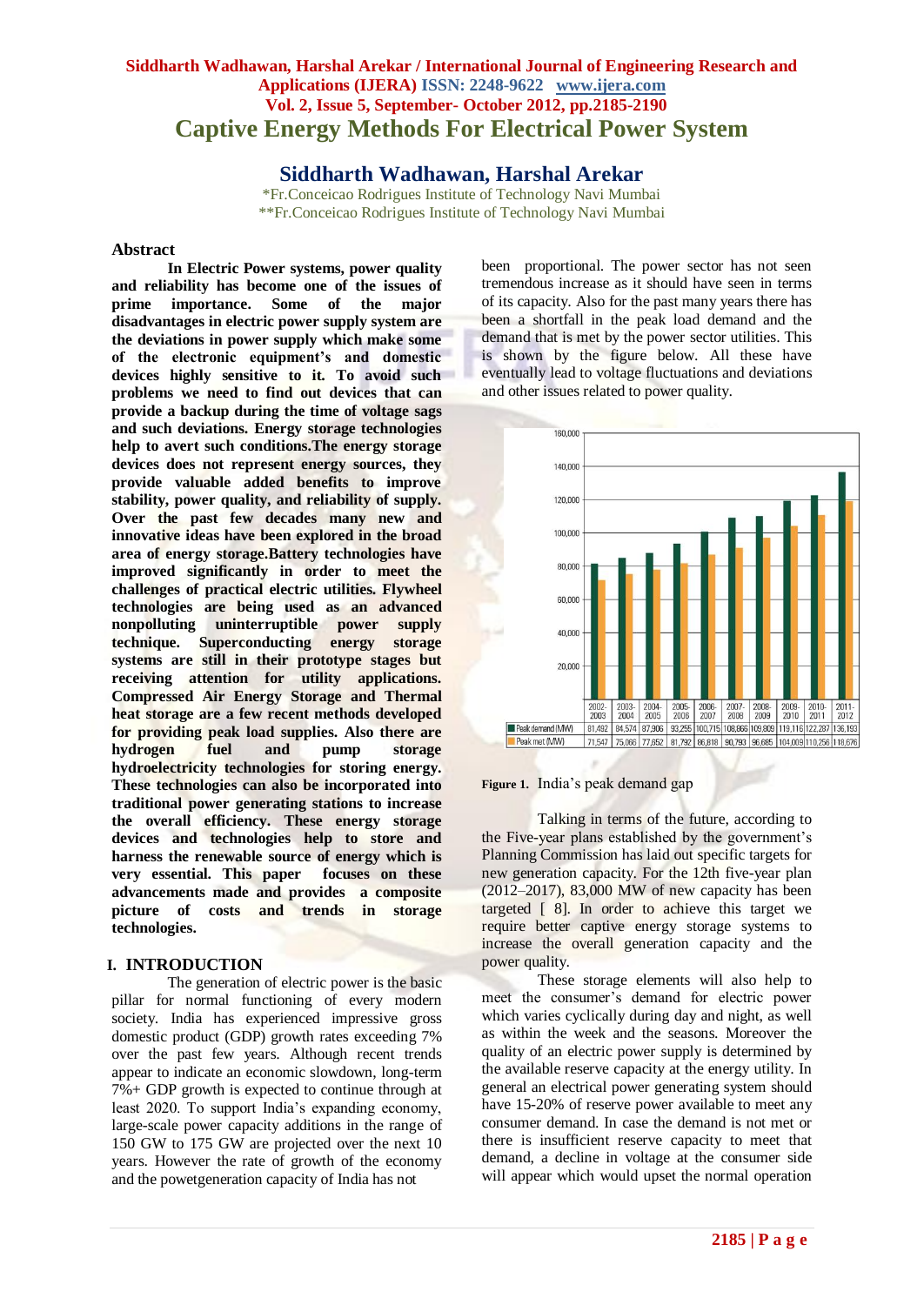at the user's end and would eventually lead to a failure. For this reason it is essential for the normal functioning and development of each nation to have reliable national and local electric power systems with capacities exceeding the actual energy demand by at least 15%. However, in most of the developing nations like India have capacities that can only just meet their energy demands, and in some cases are simply inadequate as shown in fig1. This shortfall of electrical energy often hinders the social and economic progress of a nation.

Now with this growth of different industries the mechanical and electronic loads have increased tremendously. Thus the issue of quality of power supply has become a critical issue and has gained importance. Power system engineers facing these challenges seek solutions to allow them to operate the system in a more flexible, controllable manner. Generally when power system disturbances occur, synchronous capacitors which are mostly used are not always able to respond rapidly enough to keep the system stable. This is where energy storage technology can play a very important role in maintaining system reliability and power quality. The ideal solution is to have means to rapidly damp oscillations, respond to sudden changes in load, supply load during transmission or distribution interruptions, correct load voltage profiles with rapid reactive power control, and still allow the generators to balance with the system load at their normal speed. Thus with this paper we provide an insight into the new methods of captive energy storing.

# **II. EXSISTING METHODS OF ENERGY STORAGE**

Electrical energy in a system cannot be stored electrically. However, energy can be stored by converting the ac electricityand storing it electromagnetically, electrochemically, kinetically, or as potential energy. Each energy storage technology usuallyincludes a power conversion unit to convert the energy from one form to another.

The existing methods for energy storage include batteries and flywheel while, the latest technology in includes compressed air energy storage, super capacitor energy storage and superconducting magnetic energy storage.

#### A. **BATTERY STORAGE SYSTEMS***.*

Batteries are one of the most cost-effective energy storagetechnologies available, with energy stored electrochemically.A battery system is made up of a set of low-voltage/powerbattery modules connected in parallel and series to achievea desired electrical characteristic. Batteries are "charged"when they undergo an internal chemical reaction under apotential applied to the terminals. They deliver the absorbedenergy, or "discharge," when they reverse the chemicalreaction. Key factors of batteries for storage applicationsinclude: high energy density,

high energy capability, roundtrip efficiency, cycling capability, life span, and initial cost.There are a number of battery technologies under considerationfor large-scale energy storage. Leadacid batteriesrepresent an established, mature technology. Lead-acidbatteries can be designed for bulk energy storage or for rapid charge or discharge.Lead-acid batteries still represent a lowcost option for most applications requiring large storage capabilities, with the low energy density and limited cycle life as the chief disadvantages. Mobile applications are favoring sealed lead-acid battery technologies for safety and ease of maintenance. Valve regulated lead-acid (VRLA) batteries have better cost and performance characteristics for stationary applications. Several other battery technologies also show promise for stationary energy storage applications. All have higher energy density capabilities than lead-acid batteries, but at present, they are not yet cost effective for higher power applications. Leading technologies include nickel– metal hydride batteries, nickel–cadmium batteries, and lithium-ion batteries. The last two technologies are both being pushed for electric vehicle applications where high energy density can offset higher cost to some degree.

Due to the chemical kinetics involved, batteries cannot operateat high power levels for long time periods. In addition,rapid, deep discharges may lead to early replacementof the battery, since heating resulting in this kind of operationreduces battery lifetime. There are also environmentalconcerns related to battery storage due to toxic gas generationduring battery charge/discharge. The disposal of hazardousmaterials presents some battery disposal problems. The disposal problem varies with battery technology.

#### B. **FLYWHEEL ENERGY STORAGE SYSTEM(FESS)**

A flywheel stores energy in a rotating mass. Depending on the inertia and speed of the rotating mass, a given amount of kinetic energy is stored as rotational energy. The flywheel is placed inside a vacuum containment to eliminate friction-loss from the air and suspended by bearings for a stabile operation. Kinetic energy is transferred in and out of the flywheel with an electrical machine that can function either as a motor or generator depending on the load angle (phase angle). When acting as motor, electric energy supplied to the stator winding is converted to torque and applied to the rotor, causing it to spin faster and gain kinetic energy. In generator mode kinetic energy stored in the rotor applies a torque, which is converted to electric energy. Thus flywheel is basically an electromechanical device that couples a motor generator with a rotating mass to store energy for shortdurations.The kinetic energy stored. The kinetic energy stored in a flywheel is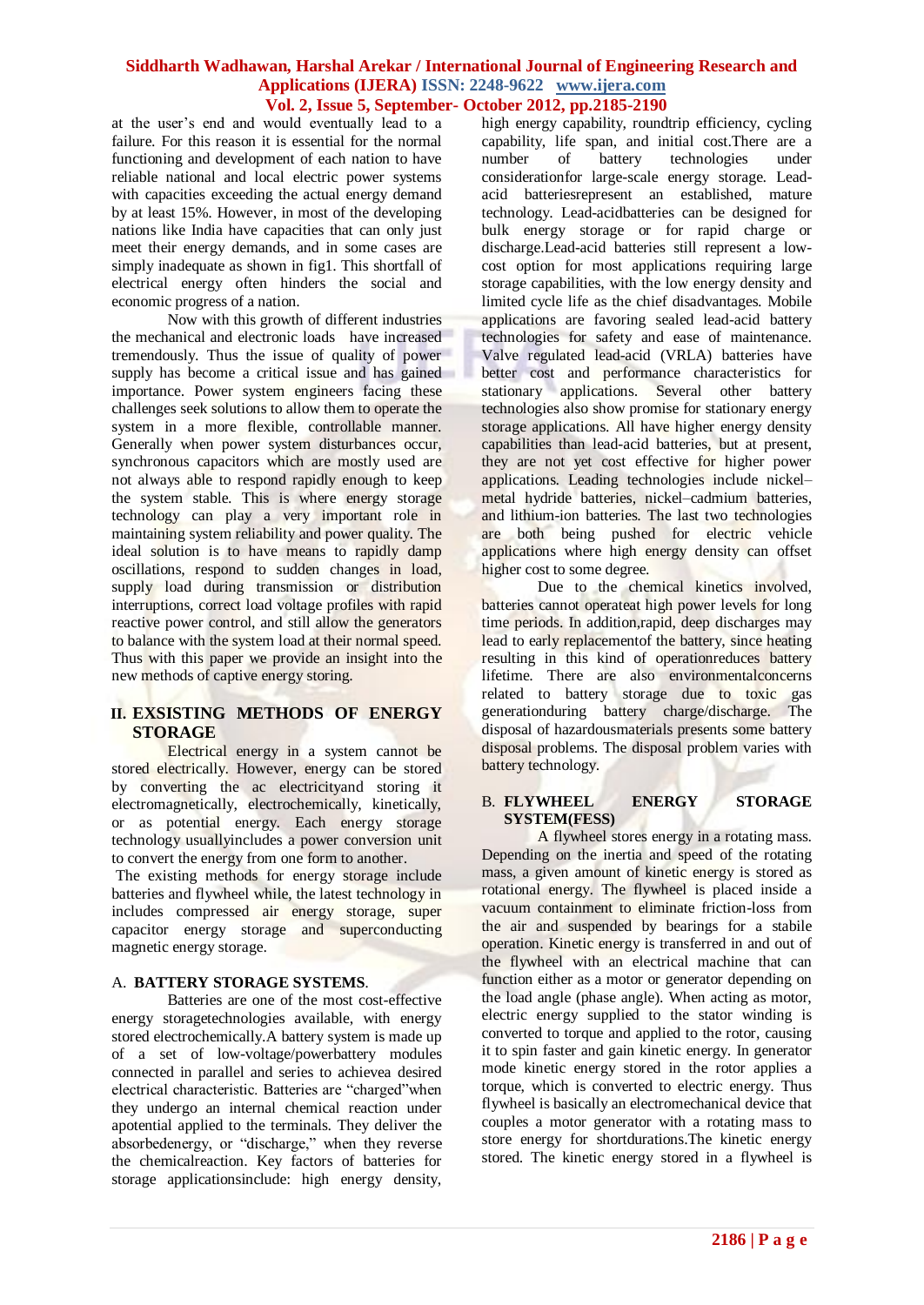proportional to the mass and to the square of its rotational speed.

$$
T=\frac{1}{2}J\omega^2
$$

Where J is polar moment of inertia about axis of rotation and  $\omega$  is the angular velocity. The energy storage capability of flywheels can be improved either by increasing the moment of inertia of flywheel or by turning it at higher rotational velocities, or both.

Apart from the flywheel additional power electronics is required to control the power in- and output, speed, frequency etc. This forms the flywheel electrical interface and generally includes the motor drive inverter and bus voltage regulator. The figure below shows the flywheel energy storage system





**Figure 1** Elywheels can respond to many power quality issues such as frequency deviation, temporaryinterruptions, voltage sags, and voltage swells. The amount of energy stored in an FES device mainly depends on the angularvelocity of the rotor**.** Flywheel energy storage system constitutes short term storage systems, which are generally sufficient to improve the power qualitycompared to other ways of storing electricity, Flywheel energy storage systems have long lifetimes. Rapid charging of a system occurs in less than 15 minutes. FESS has an overall round trip efficiency includingthe electronics, bearings, and flywheel drag of 80-85% . With the life expectancy of about 20 years, the currentflywheel designs are modular and can range in size up to 10 plus MW systems. Advanced flywheels constructed from carbon fibermaterials and magnetic bearings can spin in vacuum at speeds up to 40,000 to 60,000 RPM.

#### C. **FUEL CELLS**

Fuel cells, electrochemical devices that directly convert hydrogen, or hydrogen-rich fuels into electricity without combustion,are another alternative to reciprocating engines. Although their structure is somewhat like thatof a battery, the charge duration is extended by the ability to use an external fuel source, mainly hydrogen, stored directly orreformed from other fossil fuels. The technology is developing with a few commercial uses today, but with a promise toemerge as a significant source of electricity in the near future. This process is much more efficient than traditional thermal power plants, theoretically converting up to 80% of the chemical energy in the fuel into electricity (compared to the 60% efficiency of combined cycle power plants).The overall efficiency of hydrogen storage depends greatly on the technique used and the scale of the operation, but is typically 50 to 60% which is lower than for compressed air systems or batteries. Hence this process is generally avoided for providing the excess energy demand.

## **III. EMERGING TECHNOLOGIES FOR ENERGY STORAGE**

The above methods are not very efficient and also prove costly in terms of both feasibility and maintainability. Hence, there have been quite a few emerging techniques which have been developed over a period of years. These techniques help us to provide efficient solutions to all storage related problems. These methods also act as an storage element for renewable sources of energy like solar, wind and geothermal. The major upcoming techniques include compressed air energy storage, super magnetic energy storage.

#### A. **COMPRESSED AIR ENERGY STORAGE(CAES)**

The largest share of the energy generated by a gas turbine is consumed by itscompressor. This fact combined with the fluctuations in the demand for power and itsconsequent time of use pricing formed the motivation for the development of theCompressed Air Energy Storage (CAES) technology.

As the name implies, the [compressed](http://electrical-engineering-portal.com/energy-efficency-in-hospitals-compressed-air-part-3)  [air](http://electrical-engineering-portal.com/energy-efficency-in-hospitals-compressed-air-part-3) energy storage (*CAES*) plant uses electricity to compress air which is stored in underground reservoirs.The CAES technology consists of converting excess base load energy into storedpneumatic energy by means of a compressor for a later release through a gas turbineas premium peaking powerDue to the storage option, a partialload operation of the CAES plant is also very flexible. More often, during the period of high electrical energy demand, the compressed air is mixed with natural gas and they are burnt together, in the same fashion as in a conventional turbine plant. This method is actually more efficient as the compressed air will lose less energy. CAES consumes two third less fuels than other conventional sources [4]. The basic components required in a CAES plant are as shown in fig: 3[7]

• During off-peak periods a motor is operated to drive the compressor train using electricpower from the grid, which is usually supplied by coal or nuclear base load plants.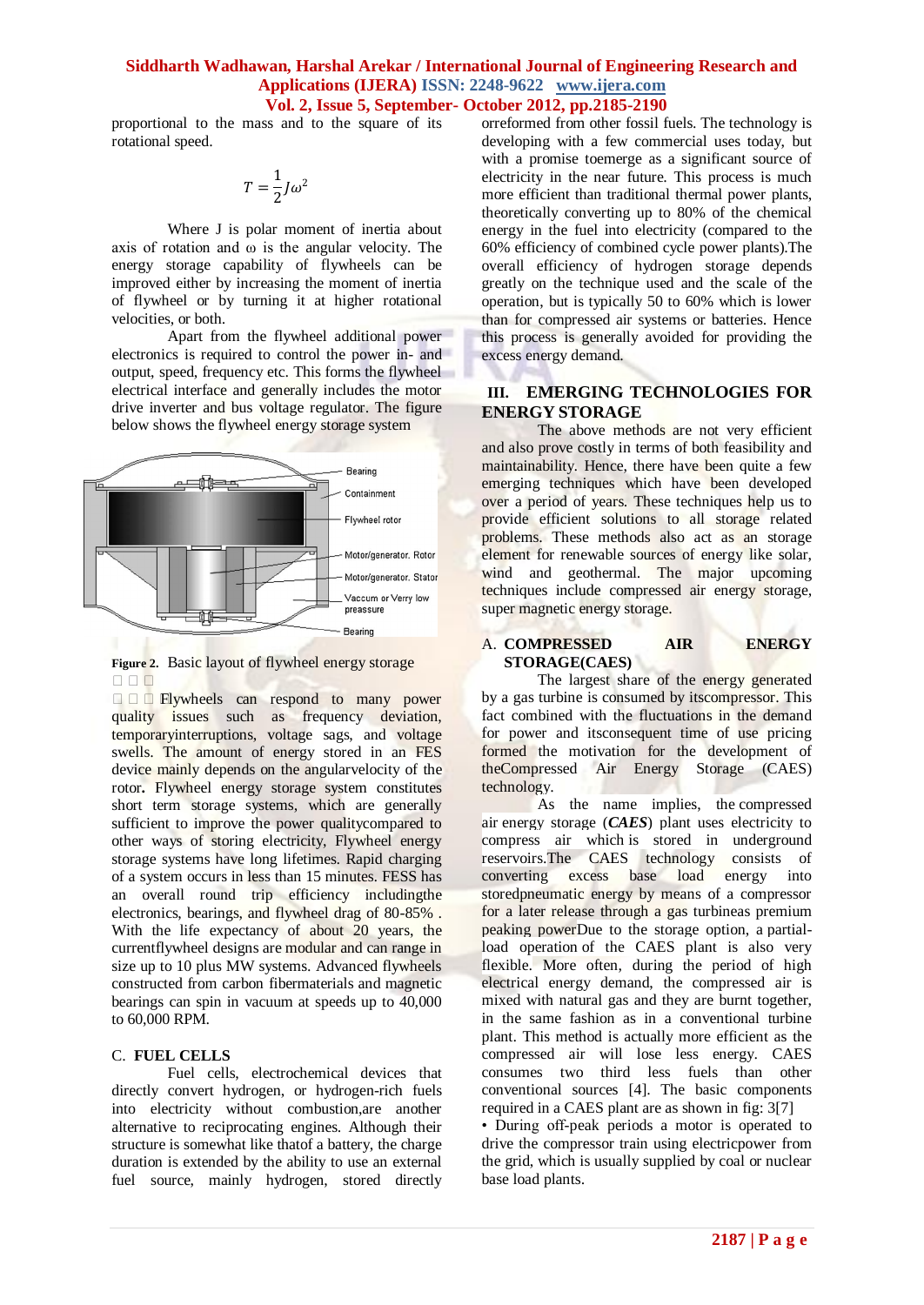• The air compressor which may require two or more stages, intercoolers and after coolers to achieve economy ofcompression, and reduce the moisture content.

• The recuperator, turbine train, high and low pressure turbines.

• Equipment control centre for operating the combustion turbine, compressor.

• Auxiliaries to regulate and control changeover from generation mode to storage mode.



**Figure 3.** Compressed air energy storage system

A CAES operates by means of large electric motor driven compressor that store energy in the form of compressed air in cavern. The compression is done outside periods of peak demand. The air is then pressurized to about 75 bars. To supply electricity to the customers, air is extracted from the cavern. It is first preheated in the recuperator. The recuperator reuses the energy extracted by the compressor coolers. The heated air is then mixed with small quantities of oil or gas, which is burnt in the combustor. The hot gas from the combustor is expanded in the turbine to generate electricity. The key requirement to a CAES system is that the reservoir has to be air tight and very large.

The advantages of CAES plants are as it has high storage capacity is take less starting time which makes it efficient from other conventional storage systems. It does not involve huge and costly installation. Also the emission of greenhouse gases is substantially lower than in normal gas plants.

The only drawback this system has is that there is actually not a lot of underground cavern around, which substantially limits the usability of this storage method. However, for locations where it is suitable, it can provide a viable option for storing energy in large quantities and for long times

#### B. **ULTRA CAPACITORS**

An ultra-capacitor, also known as supercapacitors or electrochemical double layer capacitor, basically consists of two electrodes, a separator and an electrolyte. The electrode made up of a metallic collector, which is the high conducting part, and an active material, which is the high surface area part. The two electrodes are separated by a membrane, the separator, which allows a mobility of the charged ions but forbids an electronic conductance. The most interesting electrodes materials are: metal oxides, carbons and conducting polymers. The electrolyte may be of the solid state, organic or aqueous type depending on the applicationCapacitors store electric energy by accumulating positive and negative charges separated by an insulating dielectric. The capacitance represents the relationship between the stored charge, and the voltage between the plates. The energy stored on the capacitor depends on the capacitance and on the square of the voltage. It is given as follows

$$
E=\frac{1}{2}C.v^2
$$

The amount of energy a capacitor is capable of storing can be increased by either increasing the capacitance or the voltage stored on the capacitor. Capacitors are used in many ac and dc applications in power systems. DC storage capacitors can be used for energystorage for power applications. At present, ultra capacitors are most applicable for high peakpower, low-energy situations. Capable of floating at full charge for ten years, an ultra-capacitor can provide extended power availability during voltage sags and momentary interruptions [2]. Ultra capacitors can be completely discharged, installed easily, are compact in size, and can operate effectively in diverse (hot, cold, and moist) environments, no cooling required

Ultra-capacitors are now available commercially at lower power levels. A disadvantage is that a SC does not approach the energy density of batteries. Considering the technical maturity, the chemical inertness ,the environmental impact ,the manufacturing process, the expected performances and costs, carbon based supercapacitors are the most interesting and promising devices for industrial applications[3].

#### C. **SUPER MAGNETIC ENERGY STORAGE(SMES)**

Instead of storing kinetic or chemical energy, SMES devices store electrical energy in magnetic field. An SMES unit is a device that stores energy in the magnetic field generated by the dc current flowing through a superconducting coil. Once the superconducting coil is charged, the current will not decay and the magnetic energy can be stored indefinitely. The stored energy can be released back to the network by discharging the coil. It consists of a large superconducting coil at the cryogenic temperature. This cryogenic temperature is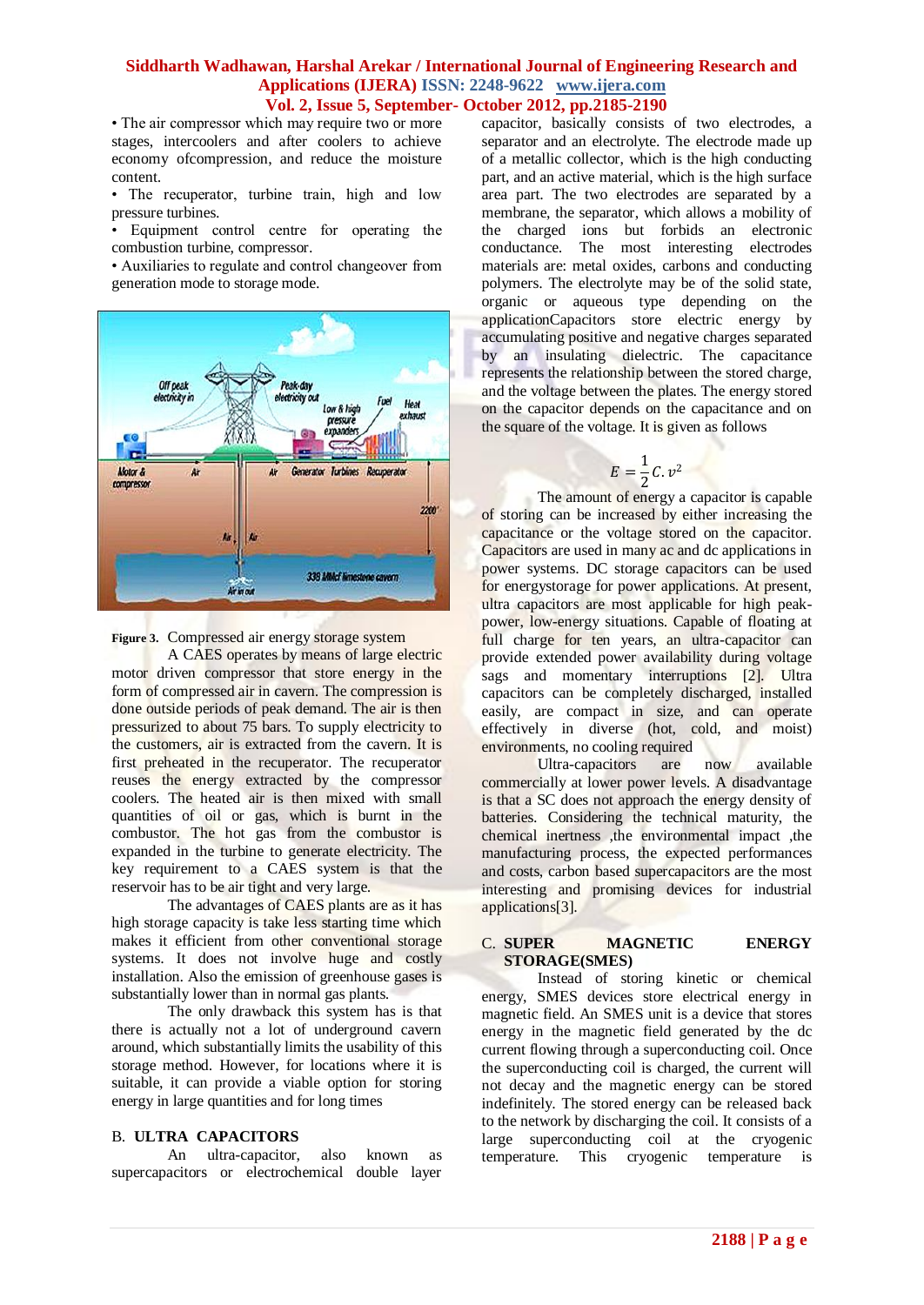maintained by a cryostat that contains helium or nitrogen liquid vessels.

 A power conversion/conditioning system (PCS) connects the SMES unit to an AC power system, and it is used to charge/discharge the coil. Two types of power conversion systems are commonly used. Current source converter (CSC) to both interface to the ac system and charge/discharge the coil and Voltage source converter (VSC) to interface to the ac system and a dc–dc chopper to charge/discharge the coil. The modes of charge/discharge/standby are obtained by controlling the voltage across the SMES coil. The SMES coil is charged or discharged by applying a positive or negative voltage across the superconducting coil. The SMES system enters a standby mode operation when the average VCOIL is zero, resulting in a constant average coil Current ICOIL shown in figure

The inductively stored energy (E in joules) and the rated power ( P in watts) are commonly given specifications for SMES devices, and they can be expressed as follows:

$$
E = \frac{1}{2}L.I^2, P = \frac{dE}{dt} = V.I
$$

where L is the inductance of the coil, I is the dc current flowing through the coil, and V is the voltage across the coil. Since energy is stored as circulating current, energy can be drawn from an SMES unit with almost instantaneous response with energy stored or delivered over periods ranging from a fraction of a second to several hours.



**Figure 4.** Components of typical SMES system

The dynamic performance of a SMES system is far superior to other storage technologies. Faster and more efficient access to the stored energy and a shorter response time are the leading advantages [1]. But there are a few concerns in it application at large scale. One of the major problems is its cost**.** When compared with other energy storage technologies, today's SMES systems are still costly. The integration of an SMES coil into existing flexible ac transmission systems (FACTS) devices eliminates the cost for the inverter unit, which is typically the largest portion of the cost for the entire SMES

system. The use of high temperature superconductors should also makeSMES cost effective due to reductions in refrigeration needs. There are a number of ongoing SMES projects currently throughout the world.

# **IV. ECONOMICS OF ENERGY STORAGE ELEMENTS**

Energy storage system costs for a transmission application are driven by the operational requirements. The costs of the system can be broken down into three main components: the energy storage system, the supporting systems (refrigeration for SMES is a big item), and the power conversion system. The cost of the energy storage system is primarily determined by the amount of energy to be stored. The configuration and the size of the power conversion system may become a dominant component for the high-power low energy storage applications. Energy storage is economical when the marginal cost of electricity varies more than the costs of storing and retrieving the energy plus the price of energy lost in the process. However, the marginal cost of electricity varies because of the varying operational and fuel costs of different classes of generators. At one hand, base load power plants such as coal-fired power plants and nuclear power plants are low marginal cost generators, as they have high capital and maintenance costs but low fuel costs. At the other hand, peak power plants such as gas turbine natural gas plants burn expensive fuel but are cheaper to build, operate and maintain. To minimize the total operational cost of generating power, base load generators are dispatched most of the time, while peak power generators are dispatched only when necessary, generally when energy demand peaks. However, operators are storing lower-cost energy produced at night, then releasing it to the grid during the peak periods of the day when it is more valuable. This is called economic dispatch.In order to establish a realistic cost estimate, thfollowingsteps are suggested:

- Identify the system issue(s) to be addressed;
- Select preliminary system characteristics;
- Define basic energy storage, power, voltage and current requirements
- Optimize system specification and determine system cost;
- Determine utility financial benefits from operation;
- compare system's cost and utility financial benefits to Determine adequacy of utility's return on investment;
- compare different energy storage systems performance and costs.

# **V. ANALYSIS OF ENERGY STORAGE DEVICES**

On the basis of different parameters different energy storage devices have been analyzed as shown in the Table 1.